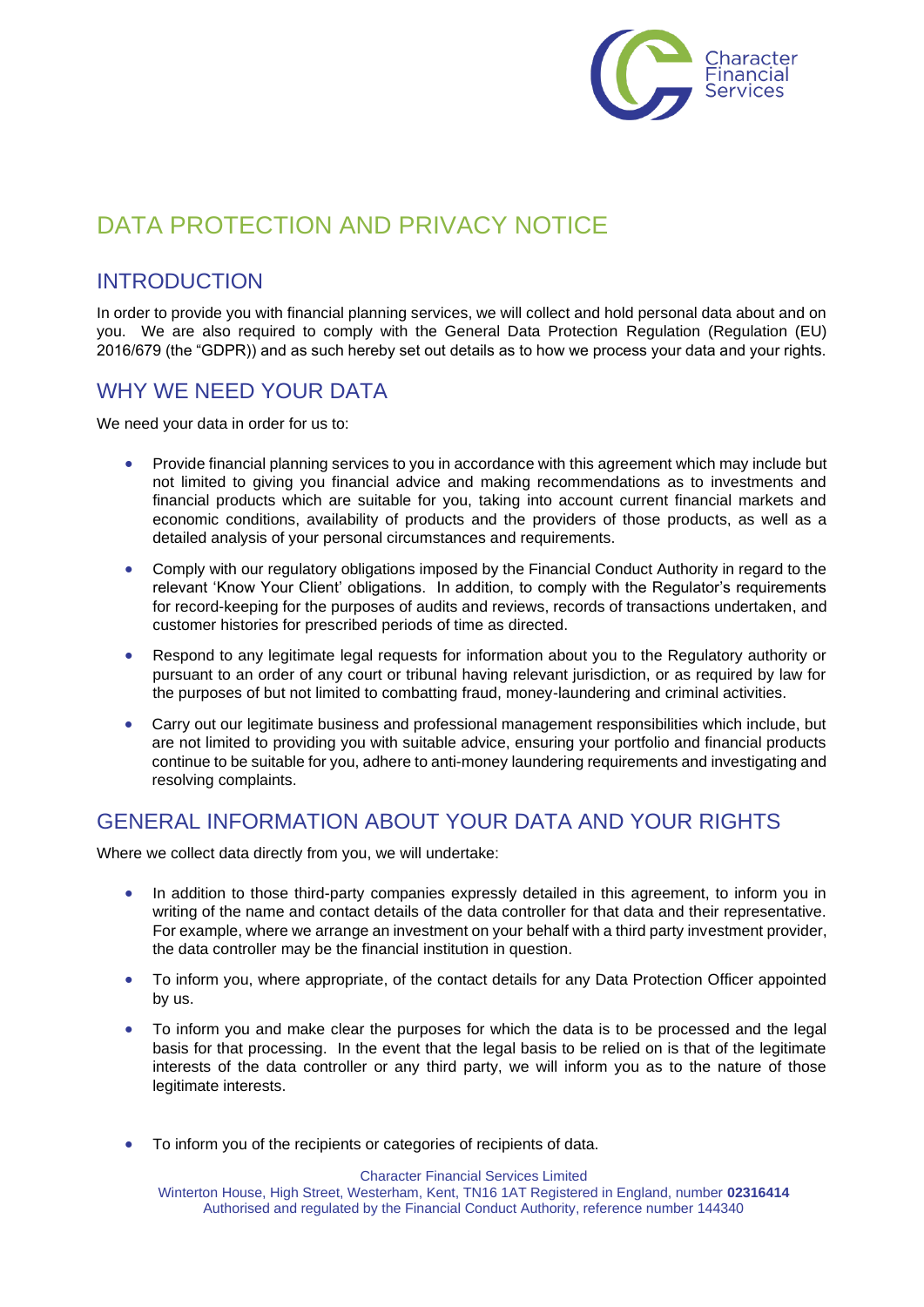- In the event that the data controller proposes to transfer the data to a country other than those covered by the GDPR, to provide you with details of the safeguards surrounding such transfers and how to obtain a copy of them.
- To inform you of the period for which we propose to hold the data, or where this is not possible, the criteria which we will apply to data retention.
- To remind you of your rights whereby you may:
	- request access to data of which you are the data subject;
	- object to, or withdraw consent for, the processing of the same;
	- obtain rectification of inaccurate data;
	- prevent data processing for the purposes of direct marketing;
	- object to decisions being taken by automated means and to have the logic behind those decisions clearly explained;
	- claim compensation for damages caused by a breach of the Act;
	- request data erasure.

Where you exercise your right to request (via email or post) access to data of which you are the data subject, we will undertake to respond to you within 30 calendar days of receipt of your request. There will be no charge for this service unless the request is manifestly unfounded or excessive in which case we reserve the right to charge a fee or refuse to respond.

You may at any time, by giving notice to us in writing, request that we cease to process your data. We will undertake to comply with any such request as soon as is reasonably practicable.

Where the legal basis for the processing of your data is to adhere to compliance with a statutory or contractual obligation, or the necessary precondition to entering into a contract, including compliance with the requirements of any Regulator, we will inform you as to:

- Whether you are legally required to provide such data, and
- The consequences of failing to provide such data.

Where we obtain your data otherwise than directly from you, you will have the same or equivalent rights to those set out above.

Save in the circumstance as detailed below, we will inform you which source the data originated from and whether it came from publicly accessible sources. The information to be provided will be in accordance with the following time periods, whichever shall occur first:

- As soon as practicable after obtaining the data and in any event within 1 month;
- At the time of our first communication with you using the data:
- When the data is first disclosed to another person.

We shall not be obliged to provide you with the information:

- Where you already have this information;
- Where we are subject to an obligation of professional secrecy prohibiting the disclosure of the information;
- Where disclosure would render impossible or severely impair the achievement of the reasons for which the data is to be processed. In such cases, we will do what we can to protect your rights and freedoms with respect to our processing of the data.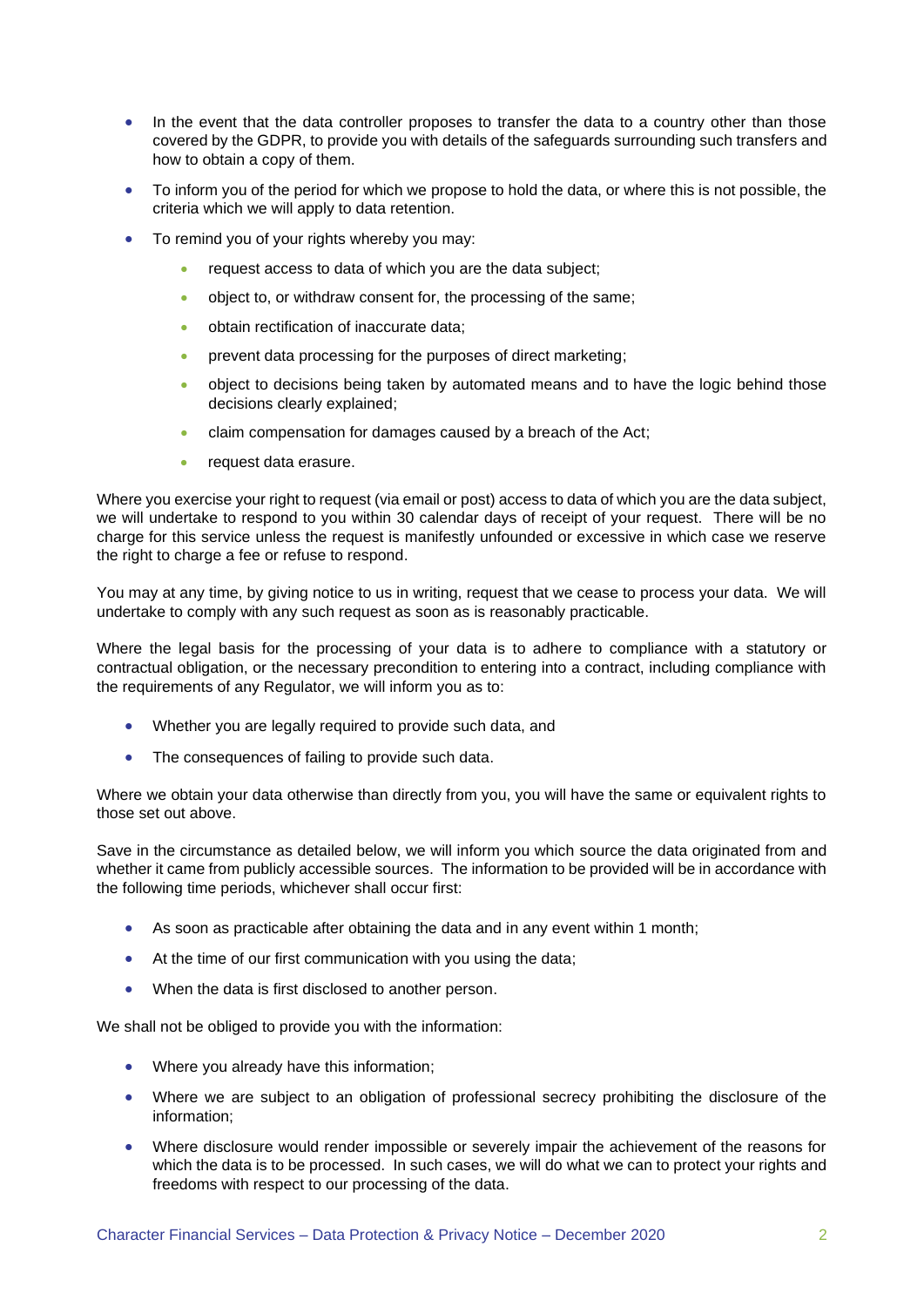You have the right to complain in regard to any aspect of the processing of your data and any breach of the above rights to the relevant supervisory authority, who in the case of the United Kingdom is the Information Commissioners Office, whom may be contacted at:

ONLINE: www.ico.org.uk

PHONE: 0303 123 1113

#### SENSITIVE DATA CONSENT

We may need to collect sensitive personal data including information about *your* health, ethnic origin, or criminal prosecutions from third parties such as employers and credit reference agencies, fraud prevention agencies and other similar organisations in order to provide *you* with the services, for example where *you*  require advice on protection or annuity products.



You may exercise your right to withdraw your consent to the processing of your sensitive personal data at any time.

#### HOLDING YOUR DATA

We undertake to review the data we hold on you on a regular basis to ensure compliance with data protection law. In the course of any review, we will:

- Delete any data which is trivial or transitory in nature, or which in our opinion is no longer required for the purposes set out above.
- Update the data to ensure that any errors or inaccuracies are corrected.
- Archive data as detailed below.
- Subject to the data retention periods, as detailed below, securely delete the data when it is identified that we no longer need to hold it.

We may retain and process your data for the following periods. In the event that more than one period applies to the same data, we will retain the data to the last such period to expire:

- We will hold any agreements between you and us for a period of 6 years from the termination or expiry of the agreement unless we have been notified of any claim or circumstance which might give rise to a claim under or by reference to such agreements.
- We will process data relating to investments which we have provided advice on and / or arranged for you. We will process such data throughout the entire period you are and remain a client of the firm and for a period of not less than 6 years following our ceasing to provide service to you in regard to those investments. In the case of long-term investments, we may process your data until the date of maturation of such long-term investments.
- We will hold data as required by any Regulator until the end of any limitation period imposed by that Regulator, which in the case of the Financial Services Authority is currently 6 years for all types of business undertaken except for Occupational Pension Schemes, which can include Defined Benefit Transfers and Scheme Money Purchase Transfers, whereby the data retention period is indefinite.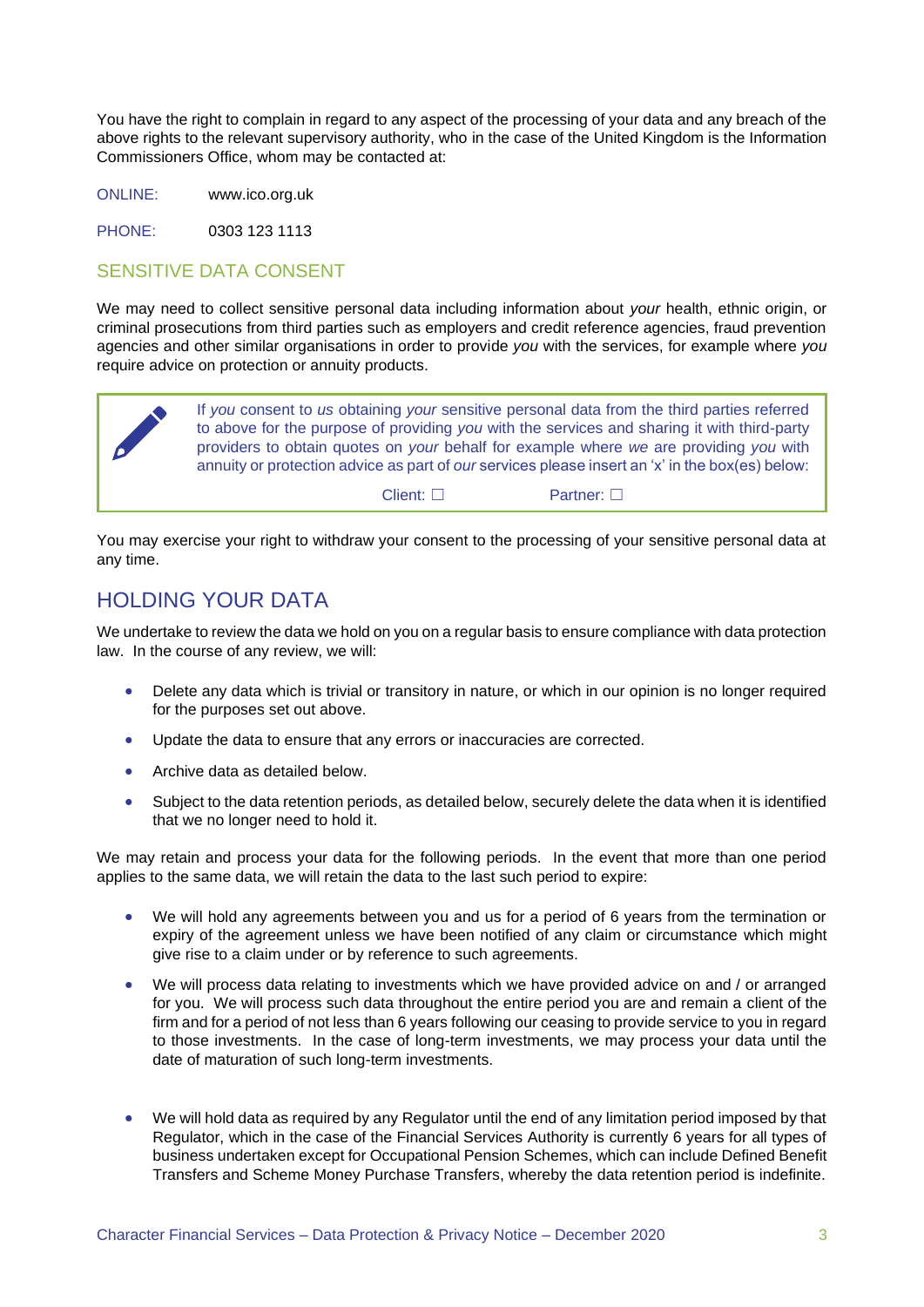- We will hold data as required by any relevant third party until the end of any limitation period imposed by that relevant third party, which in the case of HMRC shall be 7 years, unless we are notified that any period is considered "open" by HMRC in which case it will be until we are notified the period is "closed".
- We will hold data as required for the purposes of any legal proceedings for a period of 6 years following the conclusion of any such proceedings unless a longer period is required pursuant to any court rule or enactment. Proceedings would be taken to have concluded on the expiry of any period given for appealing any final judgment or on the date of concluding any settlement staying all relevant claims if the proceedings were settled before judgement.
- Save for the above, we will hold data for a maximum of 50 years from the date we receive the data.

#### ARCHIVING DATA

We will regularly review data, and where in our opinion, such data has ceased to be Active, we will archive it and process it only as Archived Data. Any data which is deemed Archived Data will only be processed in limited circumstances.

All storage of data, whether Active Data or Archived Data will be in accordance with good industry practice and will be undertaken in accordance with organisational systems and procedures, which will be regularly reviewed, to maintain the security of data.

## DATA PORTABILITY

On the termination or expiry of any agreement to provide services to you and on your written request, we will, subject to our right to retain copies of data for the purposes set out above, agree to return any data you have provided to us in a structured, commonly used machine-readable format, or transfer the same to a new data controller nominated by you.

## WHOM WE MAY SHARE YOUR DATA WITH

In order to carry out our legitimate business and to provide you with financial planning services, we have entered into agreements with and will share your information with the following companies, for the purposes of Compliance, IT systems security, data management, research, and control and auditing.

- Banking Services: National Westminster plc
- Compliance Services: Paradigm Consulting
- Legal Services: Cripps Solicitors
- Back Office System: Iress Adviser Office
- Administration and Paraplanning: Navigatus Limited

Full details of these companies addresses (all UK based) and contact details are available on request.

In addition to the above-listed companies, you will be notified in accordance with the terms of this agreement as to the name and contact details of the data controller for any other third-party entity with whom we share and / or transfer your data and their representative.